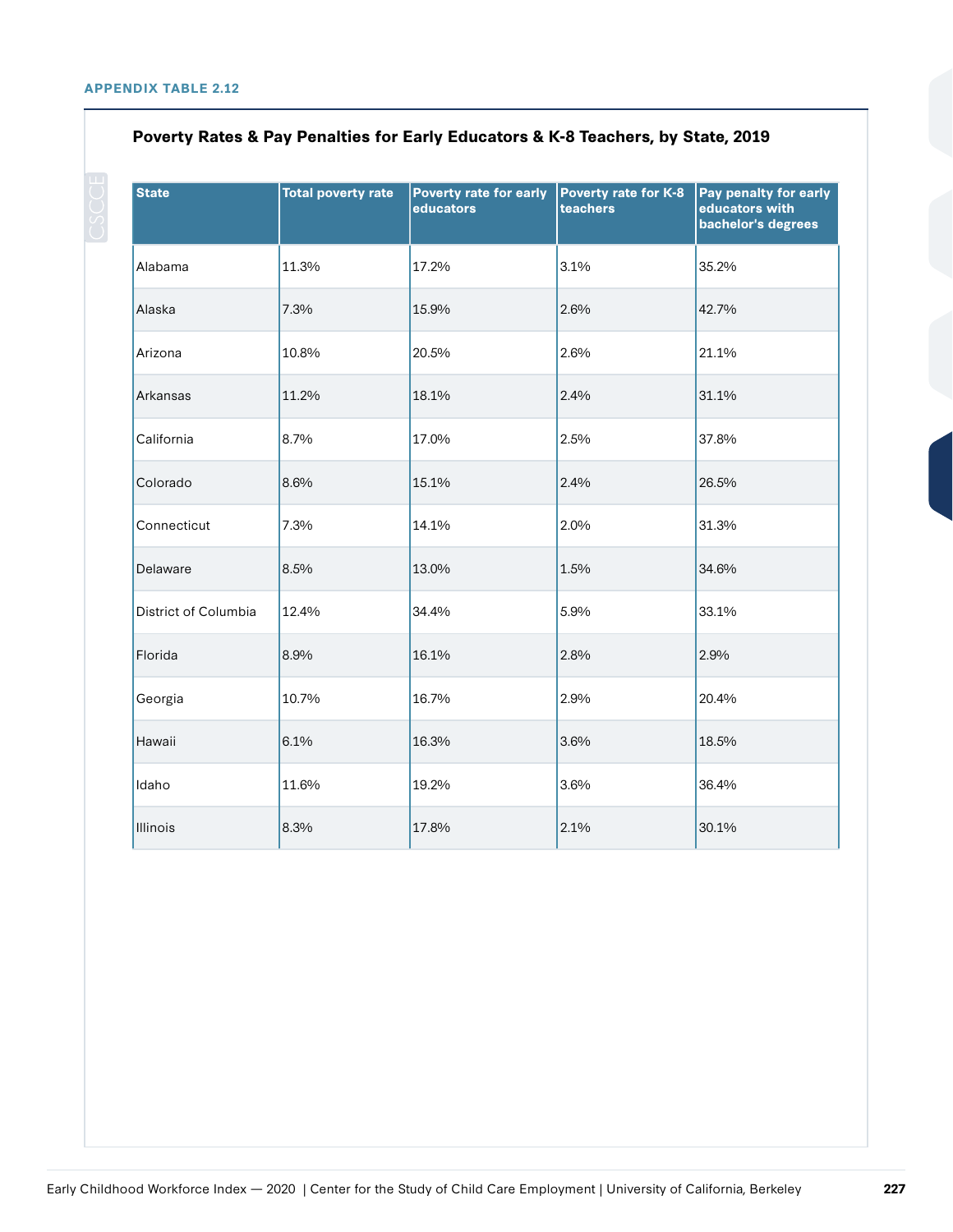| <b>State</b>  | <b>Total poverty rate</b> | <b>Poverty rate for early</b><br>educators | Poverty rate for K-8<br>teachers | Pay penalty for early<br>educators with<br>bachelor's degrees |
|---------------|---------------------------|--------------------------------------------|----------------------------------|---------------------------------------------------------------|
| Indiana       | 10.7%                     | 22.8%                                      | 2.7%                             | 35.0%                                                         |
| lowa          | 10.5%                     | 24.0%                                      | 2.7%                             | 35.7%                                                         |
| Kansas        | 10.2%                     | 19.7%                                      | 2.5%                             | 4.3%                                                          |
| Kentucky      | 11.7%                     | 27.5%                                      | 2.4%                             | 38.1%                                                         |
| Louisiana     | 11.5%                     | 18.0%                                      | 3.4%                             | 22.4%                                                         |
| Maine         | 9.4%                      | 16.5%                                      | 2.0%                             | 25.0%                                                         |
| Maryland      | 6.0%                      | 13.1%                                      | 1.8%                             | 42.0%                                                         |
| Massachusetts | 8.7%                      | 15.3%                                      | 2.3%                             | 35.2%                                                         |
| Michigan      | 10.8%                     | 18.9%                                      | 2.6%                             | 21.5%                                                         |
| Minnesota     | 8.3%                      | 18.8%                                      | 2.1%                             | 27.6%                                                         |
| Mississippi   | 12.4%                     | 25.1%                                      | 4.8%                             | 25.4%                                                         |
| Missouri      | 9.8%                      | 18.3%                                      | 2.8%                             | 34.6%                                                         |
| Montana       | 12.7%                     | 24.7%                                      | 3.1%                             | 26.7%                                                         |
| Nebraska      | 10.1%                     | 29.2%                                      | 2.6%                             | 33.9%                                                         |
| Nevada        | 8.6%                      | 12.1%                                      | 2.1%                             | 44.0%                                                         |
| New Hampshire | 7.4%                      | 12.2%                                      | 1.5%                             | 22.5%                                                         |
| New Jersey    | 5.8%                      | 14.1%                                      | 1.8%                             | 39.4%                                                         |
| New Mexico    | 12.7%                     | 27.4%                                      | 4.1%                             | 50.6%                                                         |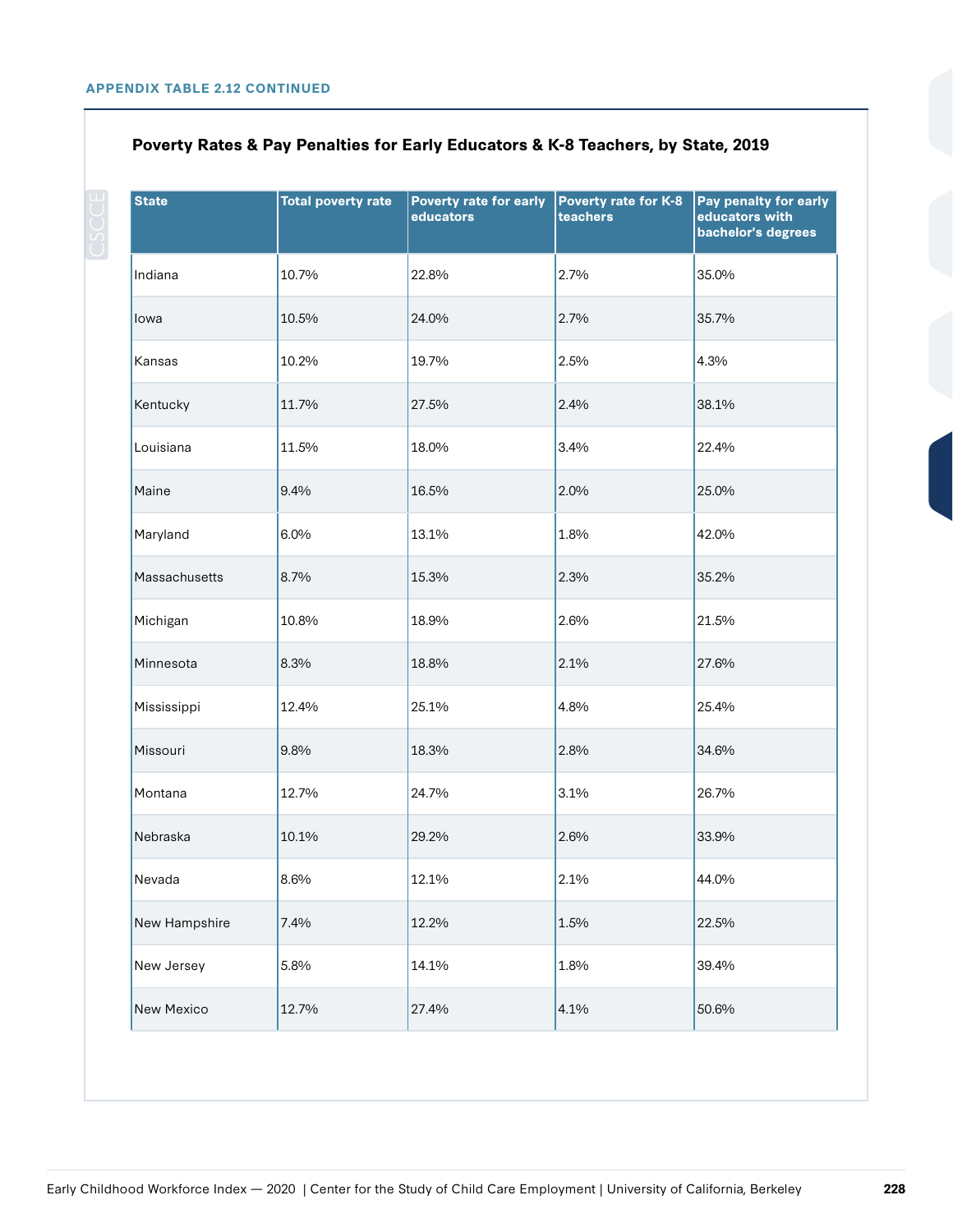| <b>State</b>   | <b>Total poverty rate</b> | Poverty rate for early<br>educators | Poverty rate for K-8<br>teachers | Pay penalty for early<br>educators with<br>bachelor's degrees |
|----------------|---------------------------|-------------------------------------|----------------------------------|---------------------------------------------------------------|
| New York       | 8.6%                      | 19.3%                               | 2.5%                             | 32.6%                                                         |
| North Carolina | 10.6%                     | 17.6%                               | 2.4%                             | 28.8%                                                         |
| North Dakota   | 10.6%                     | 26.4%                               | 3.5%                             | 18.1%                                                         |
| Ohio           | 10.3%                     | 20.6%                               | 2.2%                             | 26.5%                                                         |
| Oklahoma       | 10.8%                     | 23.2%                               | 2.6%                             | 15.8%                                                         |
| Oregon         | 10.7%                     | 22.9%                               | 3.4%                             | 35.6%                                                         |
| Pennsylvania   | 9.2%                      | 17.6%                               | 1.3%                             | 22.0%                                                         |
| Rhode Island   | 10.2%                     | 26.0%                               | 2.4%                             | 31.1%                                                         |
| South Carolina | 11.3%                     | 14.3%                               | 2.9%                             | 15.8%                                                         |
| South Dakota   | 10.9%                     | 24.5%                               | 2.8%                             | 28.2%                                                         |
| Tennessee      | 10.5%                     | 22.9%                               | 2.3%                             | 24.0%                                                         |
| Texas          | 9.7%                      | 18.6%                               | 2.5%                             | 36.0%                                                         |
| Utah           | 9.2%                      | 23.1%                               | 2.8%                             | 28.7%                                                         |
| Vermont        | 10.8%                     | 10.9%                               | 0.8%                             | 17.2%                                                         |
| Virginia       | 8.2%                      | 16.4%                               | 2.1%                             | 22.4%                                                         |
| Washington     | 8.2%                      | 17.7%                               | 2.3%                             | 21.4%                                                         |
| West Virginia  | 11.4%                     | 23.1%                               | 3.0%                             | 22.0%                                                         |
| Wisconsin      | 9.5%                      | 19.7%                               | 2.4%                             | 9.8%                                                          |
| Wyoming        | 9.8%                      | 13.9%                               | 2.5%                             | 22.1%                                                         |